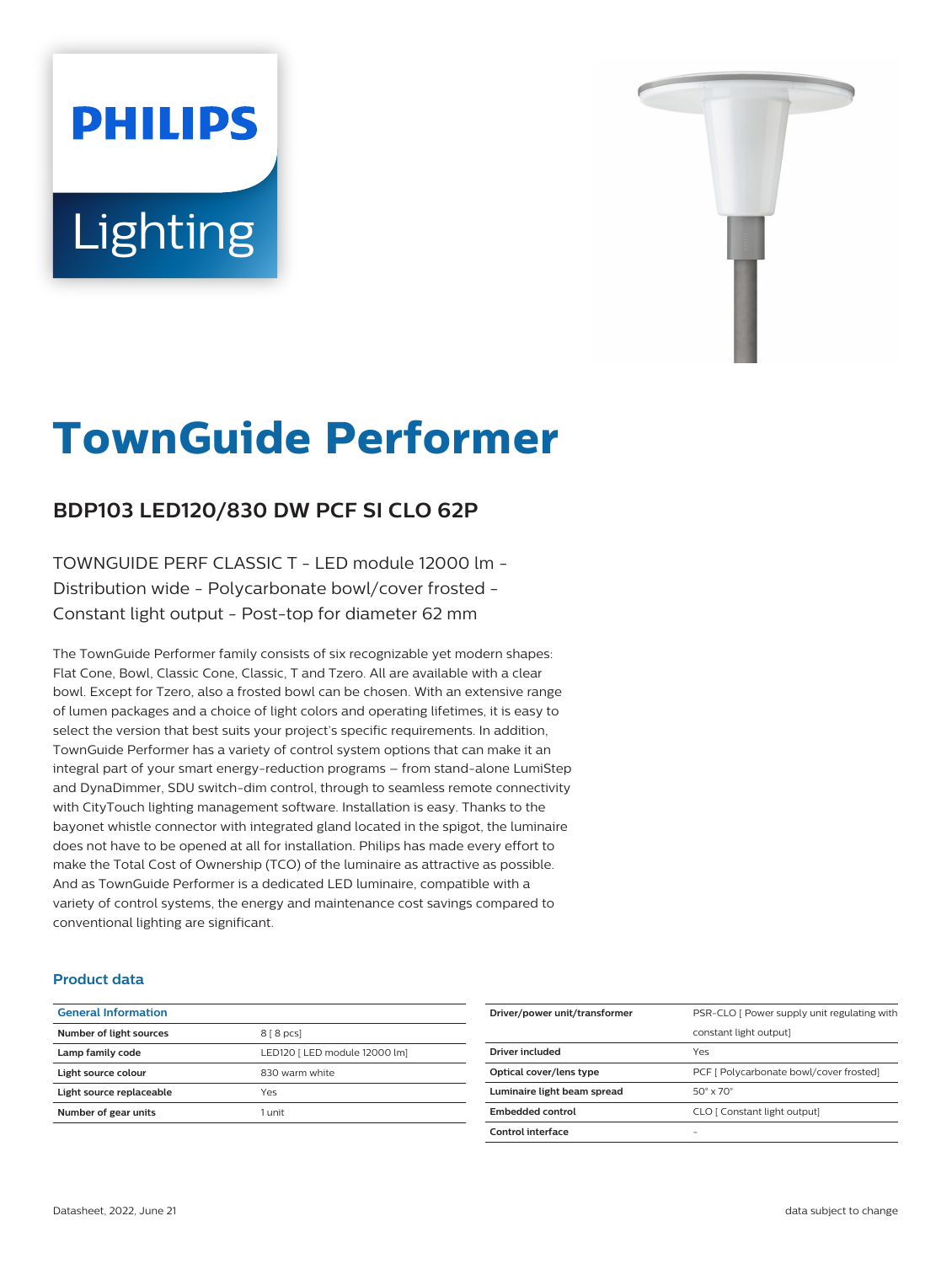## **TownGuide Performer**

| Light regulation                        |                                                |
|-----------------------------------------|------------------------------------------------|
| Connection                              | Screw connection block 5-pole                  |
| Cable                                   |                                                |
| <b>Protection class IEC</b>             | Safety class I (I)                             |
| Parts colour                            | All parts colored                              |
| Coating                                 |                                                |
| Glow-wire test                          | 650/5 [ Temperature 650 °C, duration 5 s]      |
| Flammability mark                       | NO [ -]                                        |
| <b>Safety device</b>                    | PCBC [ PCB cover]                              |
| <b>CE mark</b>                          | CE mark                                        |
| <b>ENEC mark</b>                        | <b>ENEC</b> mark                               |
| <b>Warranty period</b>                  | 5 years                                        |
| Optic type outdoor                      | Distribution wide                              |
| Photocell                               | No [ -]                                        |
| Constant light output                   | Yes                                            |
| Number of products on MCB (16 A type B) | 10                                             |
| <b>EU RoHS compliant</b>                | Yes                                            |
| <b>WEEE</b> mark                        |                                                |
| Light source engine type                | LED                                            |
| Serviceability class                    | Class A, the luminaire is equipped with        |
|                                         | serviceable parts (when applicable): LED       |
|                                         | board, driver, control units, surge-protection |
|                                         | device, optics, front cover and mechanical     |
|                                         | parts                                          |
| <b>Product family code</b>              | BDP103 [TOWNGUIDE PERF CLASSIC T]              |
|                                         |                                                |
| <b>Light Technical</b>                  |                                                |
| Upward light output ratio               | $\overline{4}$                                 |
| Standard tilt angle post-top            | $O^{\circ}$                                    |
| Standard tilt angle side entry          |                                                |
|                                         |                                                |
| <b>Operating and Electrical</b>         |                                                |
| <b>Input Voltage</b>                    | 220-240 V                                      |
| Input frequency                         | 50 to 60 Hz                                    |
| Initial CLO power consumption           | 81W                                            |
| Average CLO power consumption           | 86 W                                           |
| End CLO power consumption               | 92 W                                           |
| Inrush current                          | 47 A                                           |
| Inrush time                             | 0.250 ms                                       |
| Power factor (min.)                     | 0.99                                           |
| Power factor (nom.)                     | 0.97                                           |
|                                         |                                                |
| <b>Controls and Dimming</b>             |                                                |
| Dimmable                                | No                                             |
|                                         |                                                |
| <b>Mechanical and Housing</b>           |                                                |
| <b>Housing material</b>                 | Aluminum                                       |
| <b>Reflector material</b>               |                                                |
| Optic material                          | Acrylate                                       |
| Optical cover/lens material             | Polycarbonate                                  |
| <b>Fixation material</b>                | Steel                                          |

| <b>Mounting device</b>              | 62P   Post-top for diameter 62 mm]     |
|-------------------------------------|----------------------------------------|
| Optical cover/lens shape            | Wide                                   |
| Optical cover/lens finish           | Frosted                                |
| Torque                              | 15                                     |
| <b>Overall height</b>               | 458 mm                                 |
| <b>Overall diameter</b>             | 570 mm                                 |
| Effective projected area            | $0.093 \text{ m}^2$                    |
| Colour                              | Silver                                 |
| Dimensions (height x width x depth) | 458 x NaN x NaN mm (18 x NaN x NaN in) |
|                                     |                                        |

| <b>Approval and Application</b>        |                                              |
|----------------------------------------|----------------------------------------------|
| Ingress protection code                | IP66   Dust penetration-protected, jet-proof |
| Mech. impact protection code           | IK10 [20 J vandal-resistant]                 |
| Surge protection (common/differential) | Luminaire surge protection level up to 6 kV  |
|                                        | differential mode and 6 kV common mode       |
| Sustainability rating                  |                                              |

**Initial Performance (IEC Compliant)**

| 4800 lm                |
|------------------------|
| $+/-7%$                |
| 59 lm/W                |
| 3000 K                 |
| 80                     |
| $(0.43, 0.40)$ SDCM <5 |
| 92 W                   |
| $+/-10%$               |
| $+/-2$                 |
|                        |

#### **Over Time Performance (IEC Compliant)**

| Control gear failure rate at median useful  | $10\%$ |
|---------------------------------------------|--------|
| life 100,000 h                              |        |
| Lumen maintenance at median useful life* 86 |        |
| 100,000 h                                   |        |
|                                             |        |

| Ambient temperature range          | $-40$ to $+35$ °C. |
|------------------------------------|--------------------|
| Performance ambient temperature Tq | 25 °C              |
| Maximum dimming level              | Not applicable     |
|                                    |                    |

| <b>Product Data</b>               |                                     |
|-----------------------------------|-------------------------------------|
| <b>Full product code</b>          | 871829191081700                     |
| Order product name                | BDP103 LED120/830 DW PCF SI CLO 62P |
| EAN/UPC - product                 | 8718291910817                       |
| Order code                        | 91081700                            |
| SAP numerator - quantity per pack |                                     |
| Numerator - packs per outer box   |                                     |
| <b>SAP material</b>               | 910500991142                        |
| SAP net weight (piece)            | 8.200 kg                            |
|                                   |                                     |